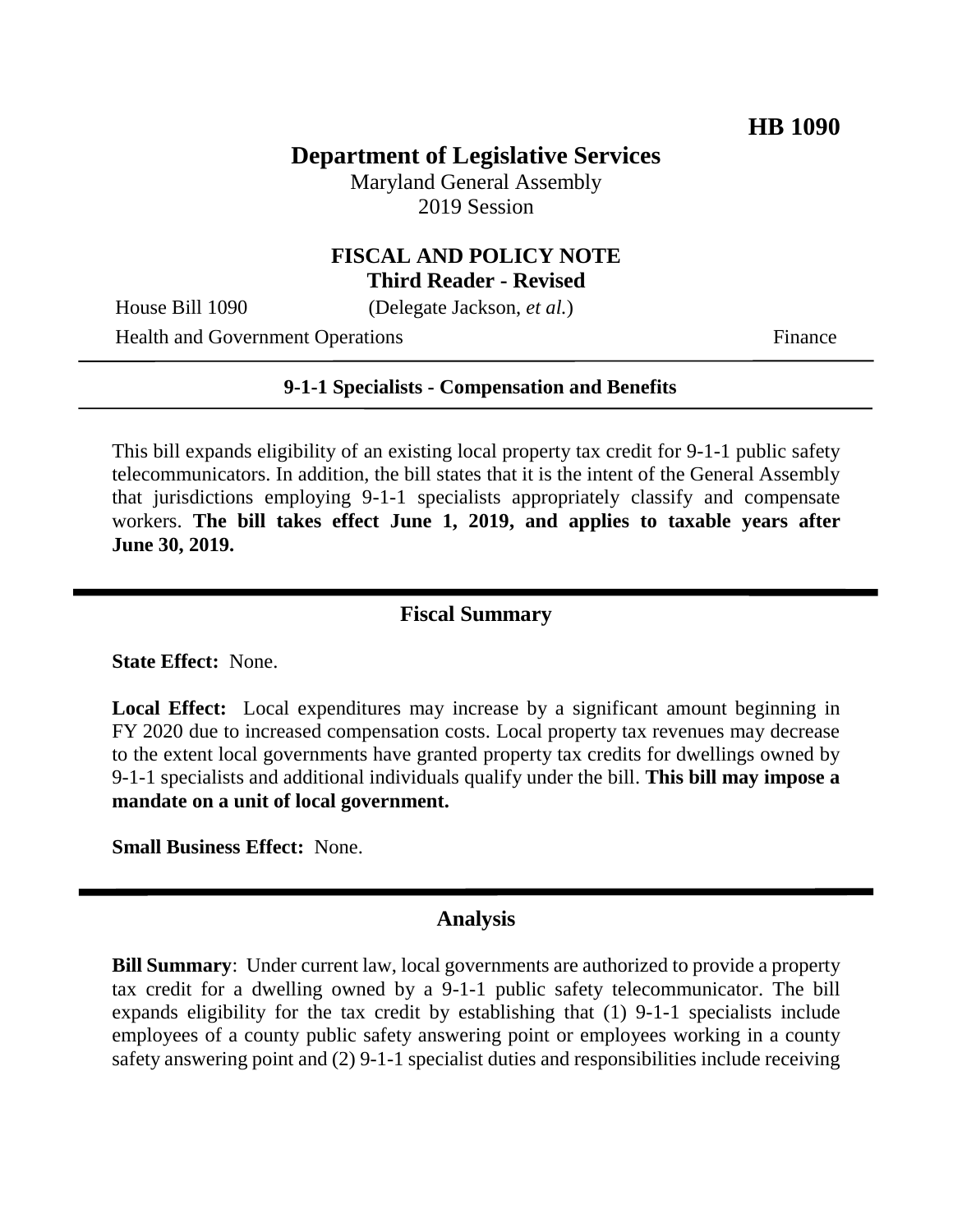and processing 9-1-1 requests for emergency assistance and other support functions directly related to 9-1-1 requests for emergency assistance.

**Current Law:** Chapter 735 of 2018 authorized county and municipal governments to provide a property tax credit for a dwelling owned by a 9-1-1 public safety telecommunicator.

"Public safety telecommunicator" means an employee of a county whose duties and responsibilities include (1) answering, receiving, transferring, and dispatching 9-1-1 calls; (2) other support functions related to 9-1-1 calls; or (3) dispatching law enforcement officers, fire rescue services, emergency medical services, and other public safety services to the scene of an emergency.

County and municipal governments may, by law, grant a property tax credit for a dwelling owned by 9-1-1 public safety telecommunicators. The amount of the property tax credit may not exceed the lesser of \$2,500 or the amount of property tax imposed on the dwelling. County and municipal governments may establish, by law, the amount of the property tax credit, the duration of the property tax credit, additional eligibility requirements for public safety officers to qualify for the property tax credit, procedures for the application and uniform processing of requests for the credit, and any other provisions necessary to implement the credit.

**Local Revenues:** Local property tax revenues may decrease to the extent local governments have granted property tax credits for dwellings owned by 9-1-1 specialists and additional individuals qualify under the bill.

**Local Expenditures:** Local expenditures may increase by a significant amount beginning in fiscal 2020 due to increased compensation costs for 9-1-1 specialists. The amount of the increase depends on whether local governments increase compensation and the amount of any increase. **Exhibit 1** shows the number of 9-1-1 public safety telecommunicators in the State by county as of March 2018.

According to the *Salary Survey of Maryland County Governments* published by the Maryland Association of Counties, the statewide average salary for emergency dispatchers was \$42,286 in fiscal 2018. In comparison, the average statewide salary for various public safety officers includes: police officer/deputy (\$57,699), emergency medical technician – paramedic (\$54,040), and correctional officer (\$45,760).